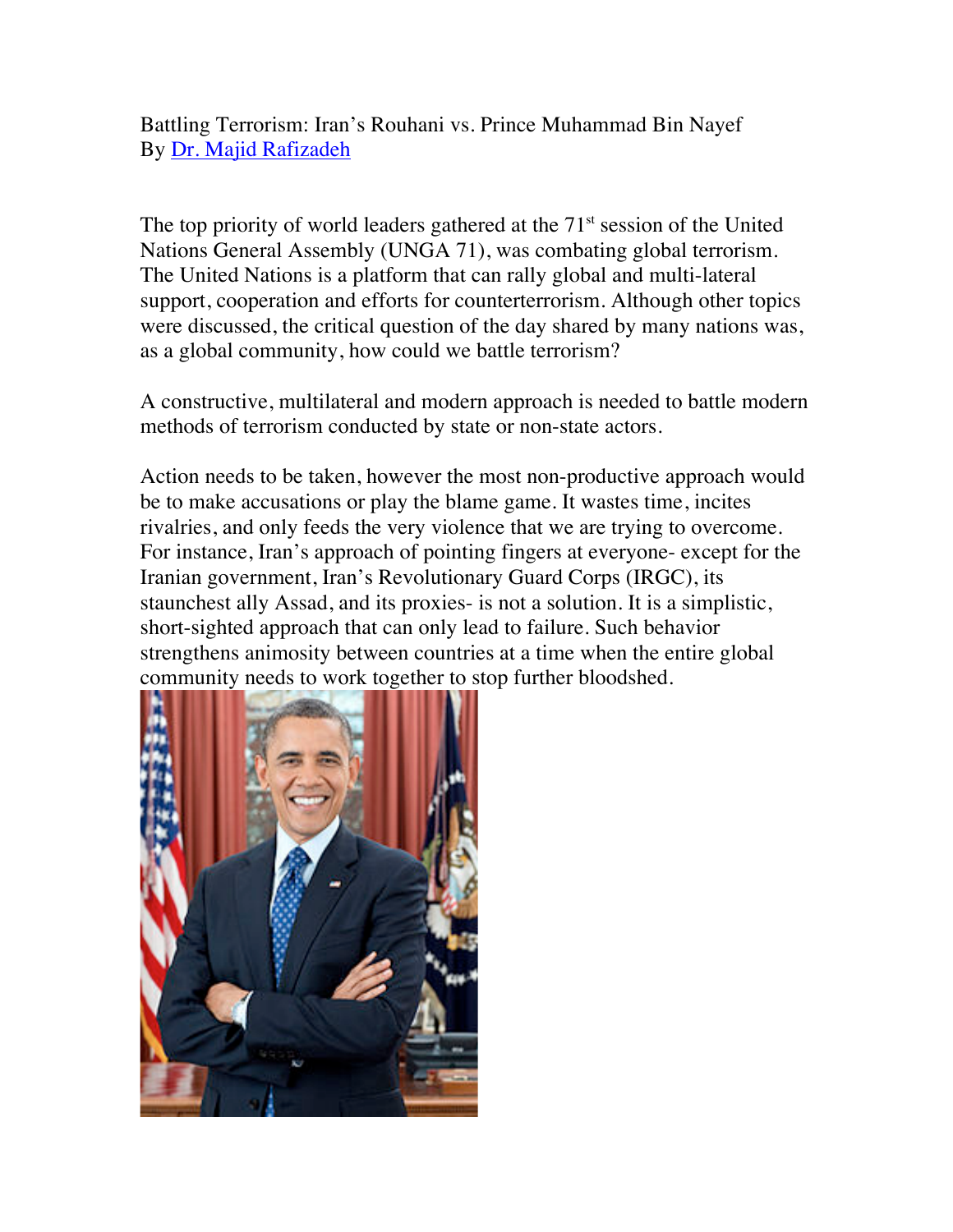The countries that Iran is demonizing and blaming for all acts of global or domestic terrorism are the US, the UK, and Saudi Arabia, among others. Contradicting this is the fact that each of these countries has contributed various resources in the battle against terrorism whether Iran agrees with it or not. Again, the issue is not as simplistic as the Islamic Republic attempts to project it.

Let's take one country- The Kingdom- that Iran is vehemently blaming, for example. All the points and data that Crown Prince Mohammed bin Nayef gave at his speech on Wednesday at the United Nations General Assembly, are factually correct whether Iran disagrees with it or paint it differently. For example, to combat radicalism, according to Prince Mohammed bin Nayef his country "has <u>launched</u> Mohammed bin Nayef Counseling and Care Center and its top clerics have been issuing religious edicts prohibiting terrorism or joining terror groups. Saudi has been attacked by terrorists more than 100 times…[Riyadh] is now part of 12 international agreements to fight terrorism," and it heads in "partnership" with the United States and Italy a group combating ISIS funding. Addressing underdevelopment is crucial as well as "the kingdom ranked the third country worldwide in terms of providing humanitarian relief and development assistance, having provided over the past four decades about \$139 billions in aid." According to the Carnegie Endowment for International Peace: "In only a few years' time, Saudi Arabia's soft strategy to combat extremism and terrorism [under the supervision of Prince Mohammed Bin Nayef] has generated some very promising results." According to the Washington-based Saudi American Public Relation Affairs Committee, SAPRAC, Prince Muhammad Bin Nayef's efficacious strategy in combatting terrorism made him a target for assassinations by terrorists. For more detailed efforts of Mohammad bin Nayef's initiatives, one can read this report. These efforts were applauded by President Barack Obama who stated "I can say that, on a personal level, my work and the U.S. government's work with Crown Prince bin Nayef, on counterterrorism issues has been absolutely critical not only to maintaining stability in the region but also protecting the American people". Further illustrated by the comments of the former Director General of the CIA Leon Panetta: "Mohammed bin Nayef plays an indispensable role protecting the kingdom founded by his grandfather. As intelligence chief, he decimated al-Qaeda in Saudi Arabia, penetrating plots, cracking down on funding and promoting deradicalization."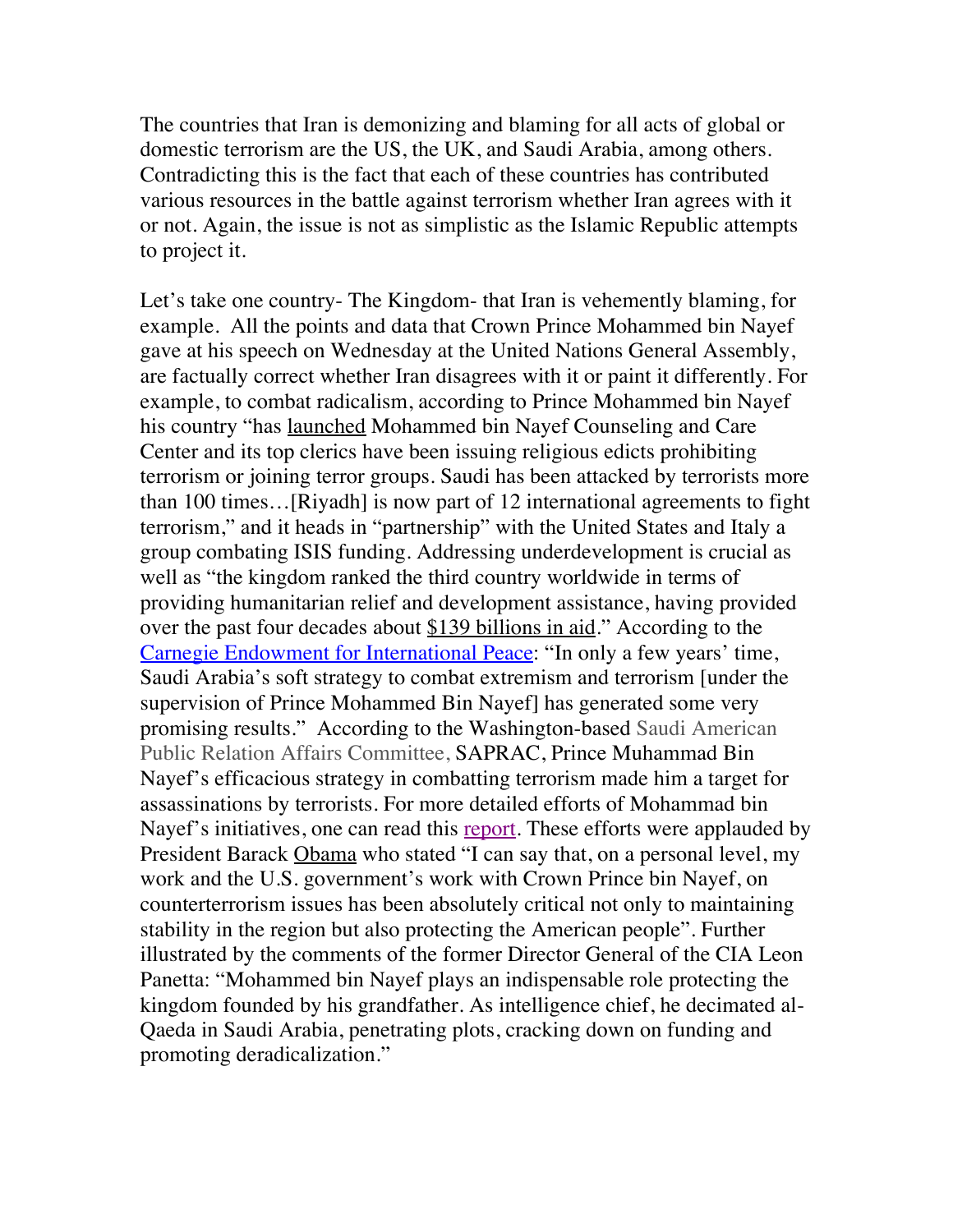

The US, the UK, and Saudi Arabia are not perfect when it comes to many issues which still need improvement. I explained more in this article. Nevertheless, at least, they are taking concrete steps and donating millions of dollars to the fight against terrorism; For example, accordiung to Muhammad bin Nayef and several other resources including the United Nations, "The Kingdom also provided resources to the United Nations' counter terrorism center, including funds of over \$100 million".

This demonstration can be an inspiration to other countries to join in this fight as well. Instead of making accusations or placing blame, Iran would be better served by demonstrating what it has offered to the fight against terrorism, such as the amount it has donated, what programs it may have in place, and any other concrete approaches Iran may have initiated.